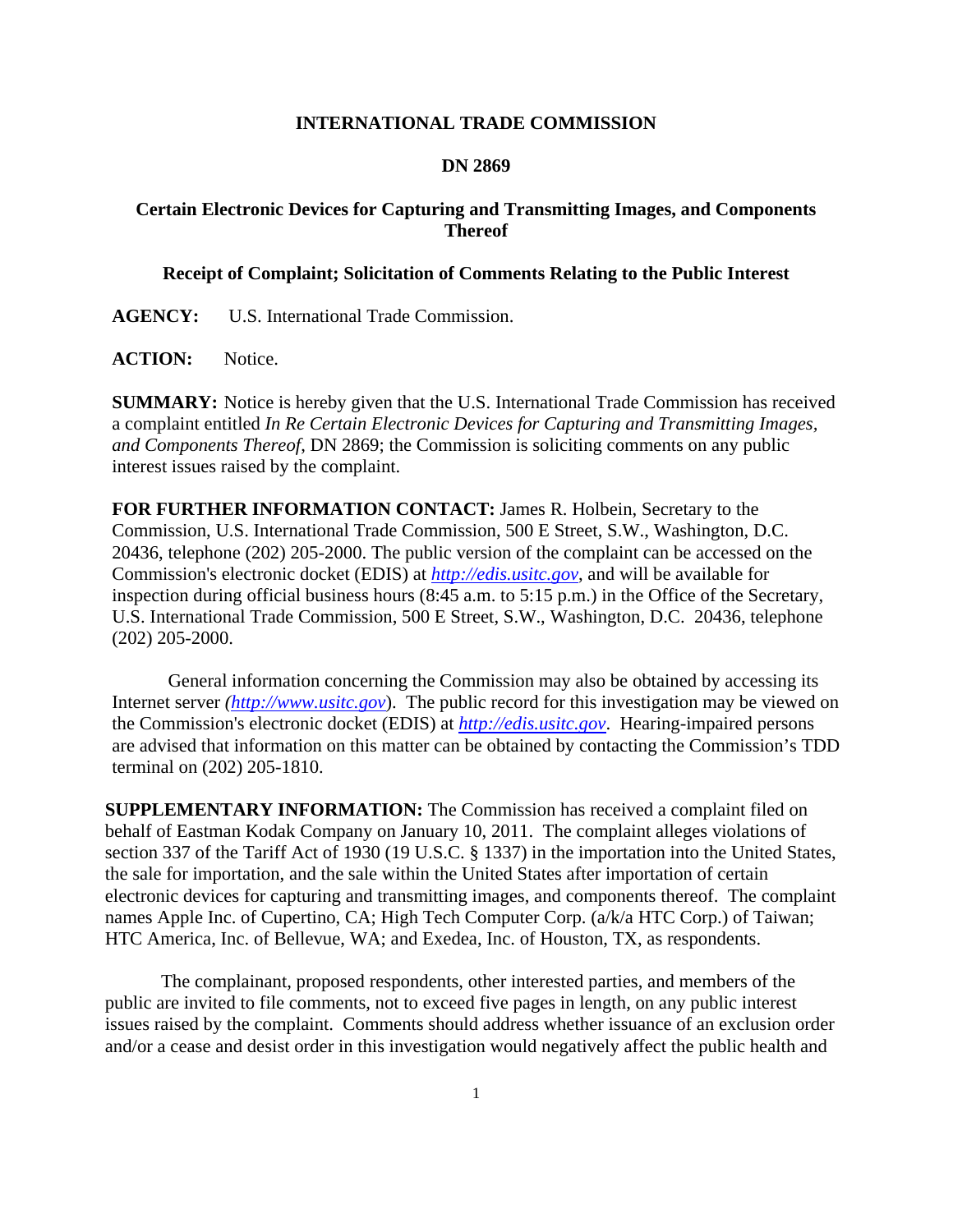welfare in the United States, competitive conditions in the United States economy, the production of like or directly competitive articles in the United States, or United States consumers.

In particular, the Commission is interested in comments that:

- (i) explain how the articles potentially subject to the orders are used in the United States;
- (ii) identify any public health, safety, or welfare concerns in the United States relating to the potential orders;
- (iii) indicate the extent to which like or directly competitive articles are produced in the United States or are otherwise available in the United States, with respect to the articles potentially subject to the orders; and
- (iv) indicate whether Complainant, Complainant's licensees, and/or third party suppliers have the capacity to replace the volume of articles potentially subject to an exclusion order and a cease and desist order within a commercially reasonable time.

 Written submissions must be filed no later than by close of business, eight business days after the date of publication of this notice in the *Federal Register*. There will be further opportunities for comment on the public interest after the issuance of any final initial determination in this investigation.

 Persons filing written submissions must file the original document and 12 true copies thereof on or before the deadlines stated above with the Office of the Secretary. Submissions should refer to the docket number ("Docket No. 2869") in a prominent place on the cover page and/or the first page. The Commission's rules authorize filing submissions with the Secretary by facsimile or electronic means only to the extent permitted by section 201.8 of the rules (see Handbook for Electronic Filing Procedures,

http://www.usitc.gov/secretary/fed\_reg\_notices/rules/documents/handbook\_on\_electronic\_filing. pdf. Persons with questions regarding electronic filing should contact the Secretary (202-205- 2000).

 Any person desiring to submit a document to the Commission in confidence must request confidential treatment. All such requests should be directed to the Secretary to the Commission and must include a full statement of the reasons why the Commission should grant such treatment. *See* 19 C.F.R. § 201.6. Documents for which confidential treatment by the Commission is properly sought will be treated accordingly. All nonconfidential written submissions will be available for public inspection at the Office of the Secretary.

This action is taken under the authority of section 337 of the Tariff Act of 1930, as amended (19 U.S.C. § 1337), and of sections 201.10 and 210.50(a)(4) of the Commission's Rules of Practice and Procedure (19 CFR §§ 201.10, 210.50(a)(4)).